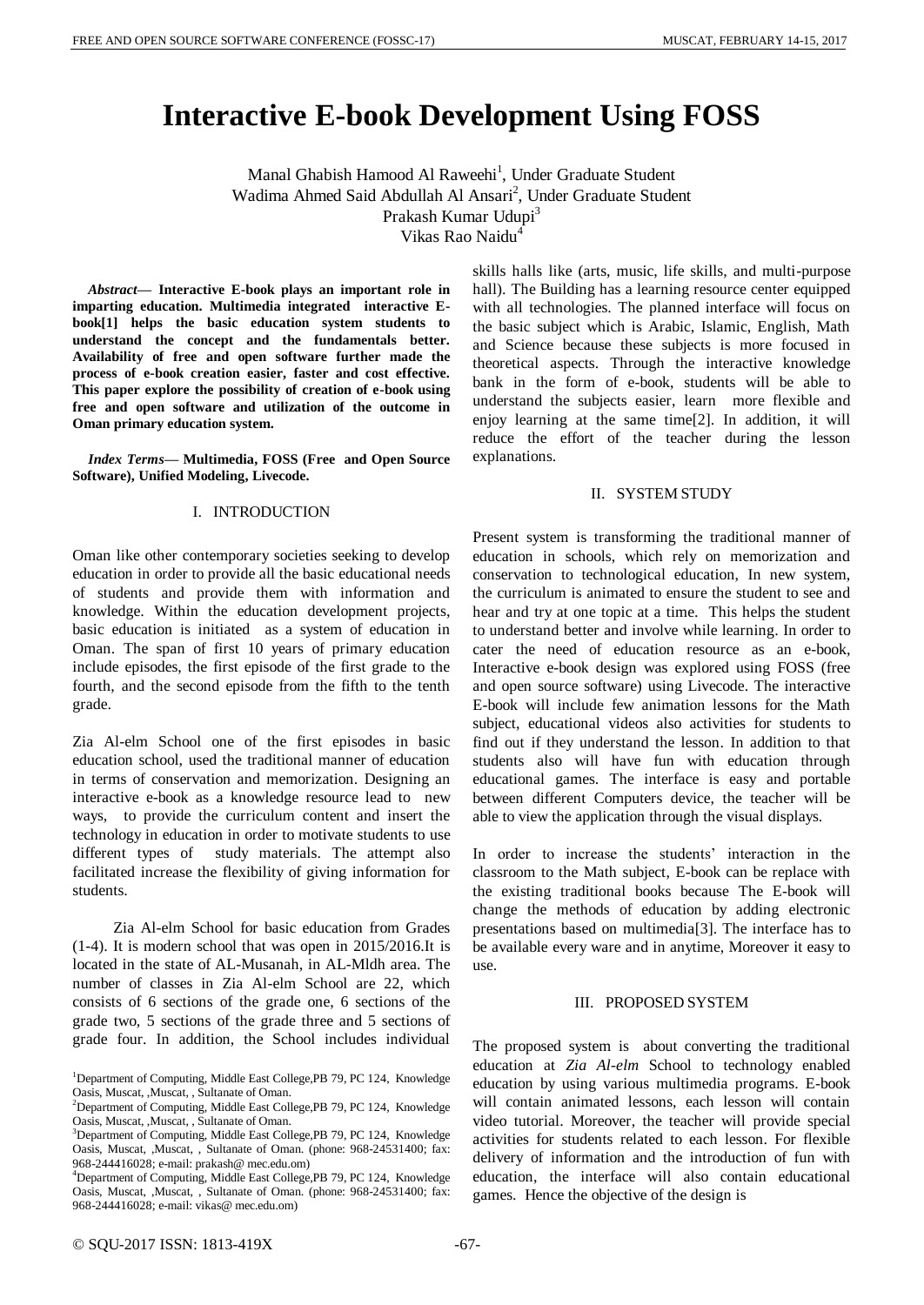• Design and develop an interactive knowledge bank using all skills in the multimedia field.

• Achieving the higher level of experience, knowledge and skills.

• Expansion using open sourcing to get a powerful new software.

• Identify the educational needs of students

.

• Increase communication with the faculty and outsource other people from outside the college.

## IV. DATA ANALYSIS

Questionnaire as a tool used for the purpose of gathering information from users, contain a sequence of liquefaction designed for the analysis of responses and counting. During the time of system study, Online questionnaire was distributed was targeting 14 teachers, to get their opinion about the proposed system.. The survey results are analyzed and showcased in below in figures.

Technology introduction in education will help the student to accomplish their academic task have been identified by the following questions and observed that all the participant have agreed that the technology helps the students as shown below figure1.



**Figure 1 – Opinion on Technology in Education**

Opinion on changing education system and comprehensive benefits have been analyzed as shown below figure 2.



**Figure 2 – Opinion on Technology in Education**

Approximately 77% teachers agreed that change in education system will benefit the students.

Further opinion on e-book contents have been captured through questionnaire as shown in below figure 3.



**Figure 3 – Opinion on Contents**

Most of the respondents agreed that the contents must include all medias including audio, video, text and animation.

## V. SYSTEM DESIGN

Flow and the initial design of the entire system is shown below in Figure 4.



**Figure 4 – System Block diagram**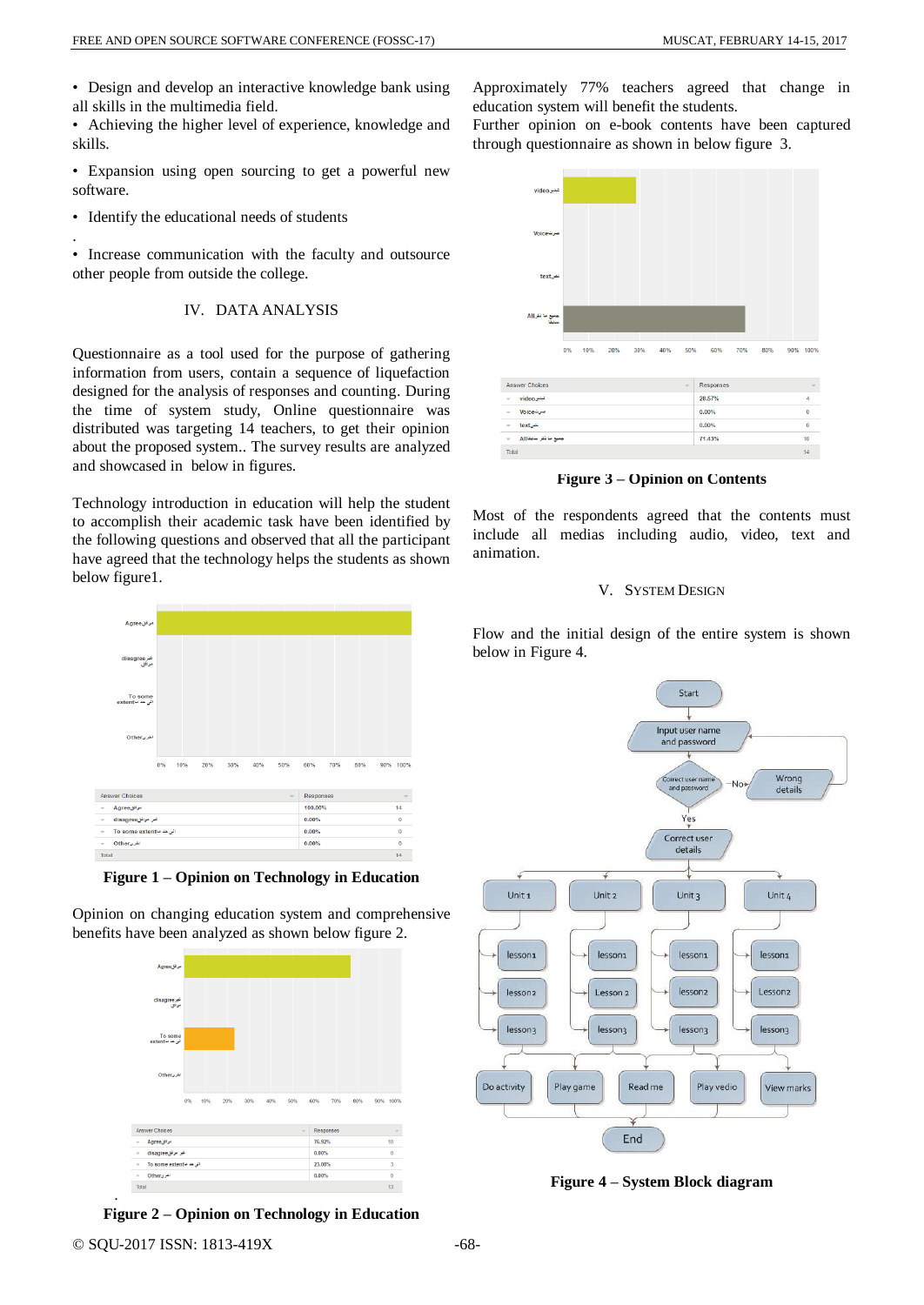The interface helps the user to navigate through various contents of the e-book. User interaction with the system is shown below in Figure 5.



, **Figure 5 – UML diagram**

User interaction with the system have been described using Unified Modeling Diagrams.

Sequence of activities for student teacher interactions are then described as shown in Figure 6.



Once prototypes are finished, the final system designed beginning with creation of an authentication screen shown below in figure 7.

| <b>INTERACTIVE</b><br><b>KNOWLEDGE BANK</b> |  |  |
|---------------------------------------------|--|--|
| <b>LOGIN</b>                                |  |  |
| <b>USER NAME:</b><br><b>PASSWORD:</b>       |  |  |

**Figure 7– Authentication Screen**

Authentication Screen helps user to login with username and password , hence greater control over the content accessibility.

The user interface further guide the user to go through the selective contents as shown in figure 8.



**Figure 8– Content Screen**

Developed e-book will have user interfaces, which will help the user to select the contents as per the choices.



**Figure 6 – Activity Diagram for teachers**